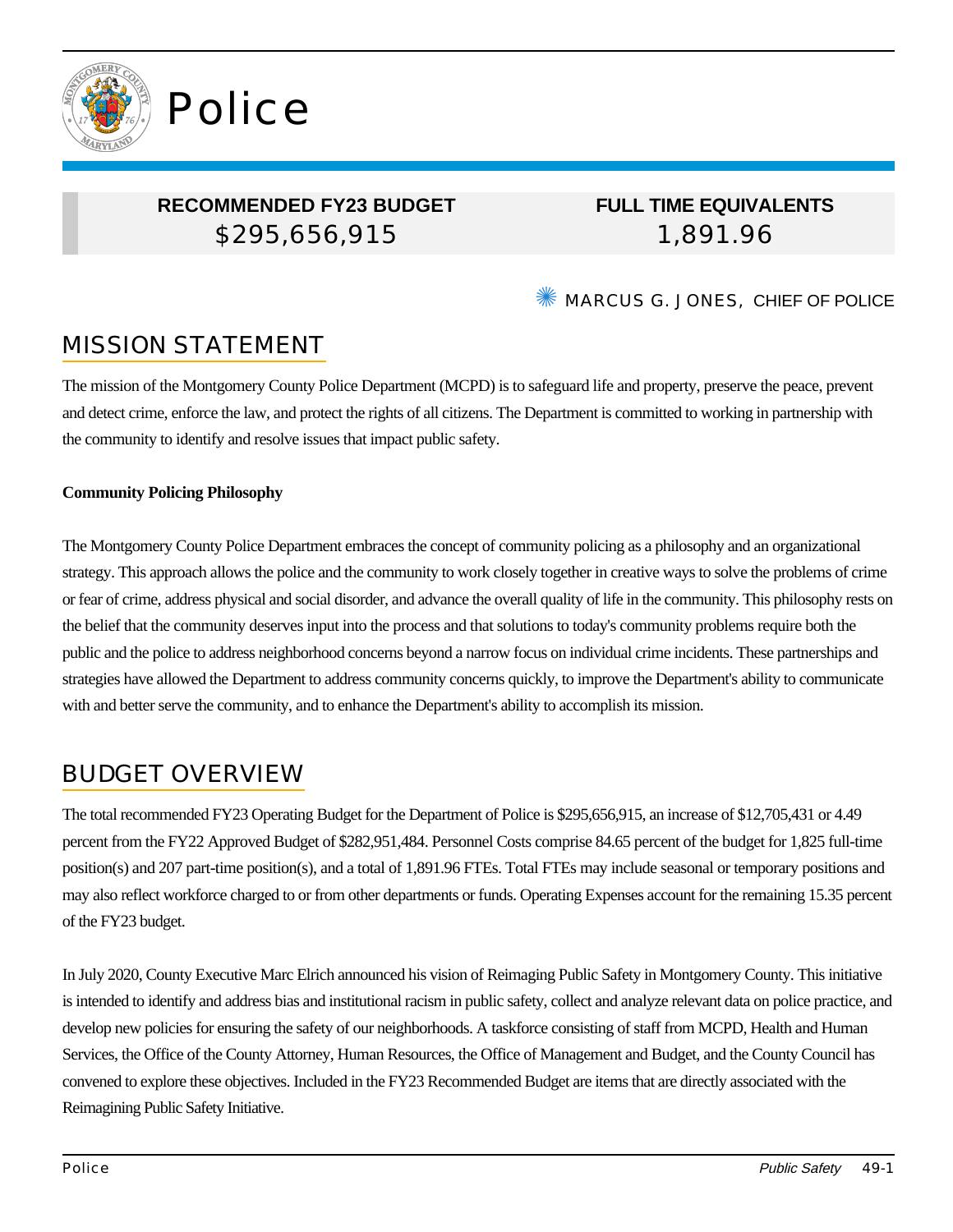- In accordance with Chapter 59 of 2021, the FY23 budget funds the Police Accountability Board and the Administrative Charging Committee which will review police data, investigate disciplinary infractions perpetrated by an officer, and provide administrative rulings on findings of police misconduct.
- Three additional civilian staff are provided to collect and compile data requested as part of a public information query. Maryland's Public Information Act (PIA) grants broad rights of access to public records, and these positions will provide MCPD with the resources needed to fulfill these requests.
- Two additional sworn staff will support the internal random review of police footage to make assessments of compliance against established Montgomery County police procedure.
- 300 additional body-worn cameras are funded to implement the requirements of Bill 18-21 which stipulates that each uniformed officer be provided with a recording device.
- Additional funding will support the purchase of non-lethal pepper-ball guns which can be used to disperse crowds or subdue a suspect without the use of deadly force.
- An agreement between the Rockville Police Department and Montgomery County Health and Human Services will create a Community Crisis Intervention Team which will respond to public safety situations involving individuals that are mentally ill, developmentally disabled, or experiencing trauma in their lives.
- An additional psychologist in the Office of Human Resources will provide ongoing mental health assessments to sworn Montgomery County Police Department and Sheriff's Office staff.

# COUNTY PRIORITY OUTCOMES

While this program area supports all seven of the County Executive's Priority Outcomes, the following are emphasized:

❖ **Effective, Sustainable Government**

#### ❖ **Safe Neighborhoods**

# INITIATIVES

- ✪ Development of a License Plate Reader and Security Camera deployment plan for the 3rd District Silver Spring which will add resources to addressing crime deterrence and crime solving in the Central Business District.
- ✪ The Montgomery County Police Department will conduct a workload analysis of police officers in each of the County's six districts to determine appropriate staffing levels and establish operational efficiency. This analysis will be ongoing and initial findings are projected to be available during FY23.
- ✪ MCPD will implement biennial mental health assessments for all current and incoming Police Officers beginning in FY23.
- ✪ The Recruitment Unit will receive an additional police officer and a civilian administrative support position to improve recruitment efforts and to attract the best talent to Montgomery County's police force.
- ✪ The Community Resources Bureau will increase the number of police officers that receive crisis intervention training which will, in coordination with the Department of Health and Human Services, improve the public safety response to individuals experiencing a mental health crisis. In addition, the Bureau is coordinating community engagement events and surveys to improve MCPD's violence intervention initiatives.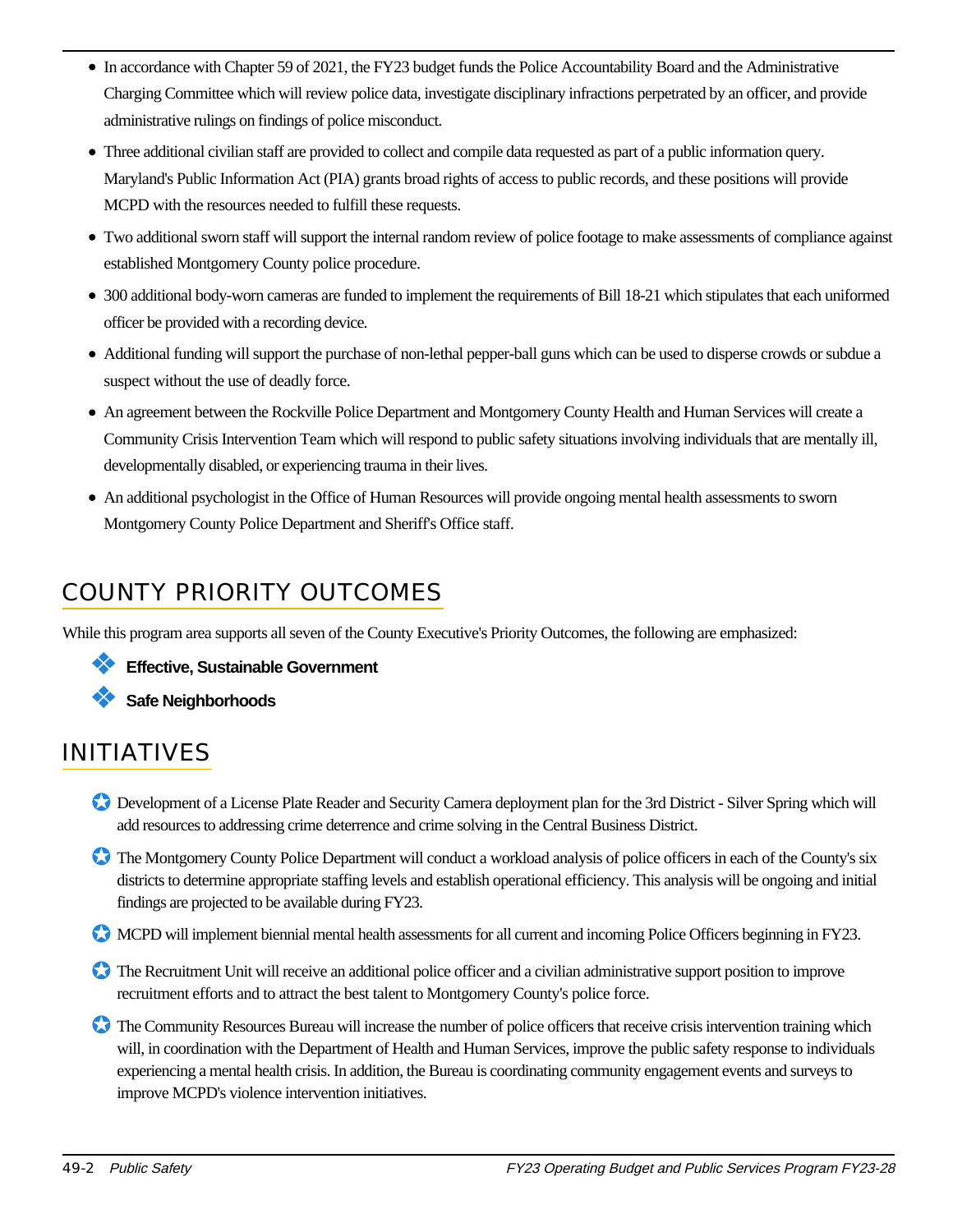# INNOVATIONS AND PRODUCTIVITY IMPROVEMENTS

- **K** Incorporate unmanned aerial systems and ground robotics into calls for service with the goal of using these technologies to locate missing individuals, document evidence, and increase public safety.
- **<sup>\*\*\*</sup>** The Safe Traffic Incident Management System is a key element of the Vision Zero Initiative and its goal of reducing traffic fatalities to zero by 2030. The Traffic Operations Division, in collaboration with the County's Vision Zero Coordinator, will monitor relevant data to ensure that trends are consistent with the Initiative's goals.

## PROGRAM CONTACTS

Contact Assistant Chief Darren Francke of the Department of Police at 240.773.5041 or Taman Morris of the Office of Management and Budget at 240.777.2771 for more information regarding this department's operating budget.

## PROGRAM PERFORMANCE MEASURES

Performance measures for this department are included below (where applicable), with multi-program measures displayed at the front of this section and program-specific measures shown with the relevant program. The FY22 estimates reflect funding based on the FY22 Approved Budget. The FY23 and FY24 figures are performance targets based on the FY23 Recommended Budget and funding for comparable service levels in FY24.

## PROGRAM DESCRIPTIONS

#### **Community Resources**

The Community Resources Bureau embraces the philosophy of community policing which highlights the importance of working in partnership with our communities to identify and resolve public safety issues. MCPD acknowledges and fully supports the use of this philosophy regarding the department's interaction with Montgomery County Public Schools and the Maryland Center for School Safety. This new bureau will coordinate the operations of the Community Engagement Division and the Policy and Planning Division which were previously associated with the Patrol Services and the Management Services Bureaus, respectively.

The Community Engagement Division (CED) directs the Community Engagement Officers who replace School Resource Officers, Community Outreach, the Crisis Response Support Section, and Peer Support. Together these operations provide positive outreach encounters and confidential support to community members by:

- Delivering high-quality customer service.
- Providing effective and accurate communication with Department and community members while being both responsive and transparent.
- Helping to build trust and establish legitimacy of the police department within our communities.
- Encouraging community engagement and outreach.
- Serving as a liaison between the MCPD and Federal, State, and local government agencies.

The Policy and Planning Division is responsible for policy development, planning and research activities, and ensuring compliance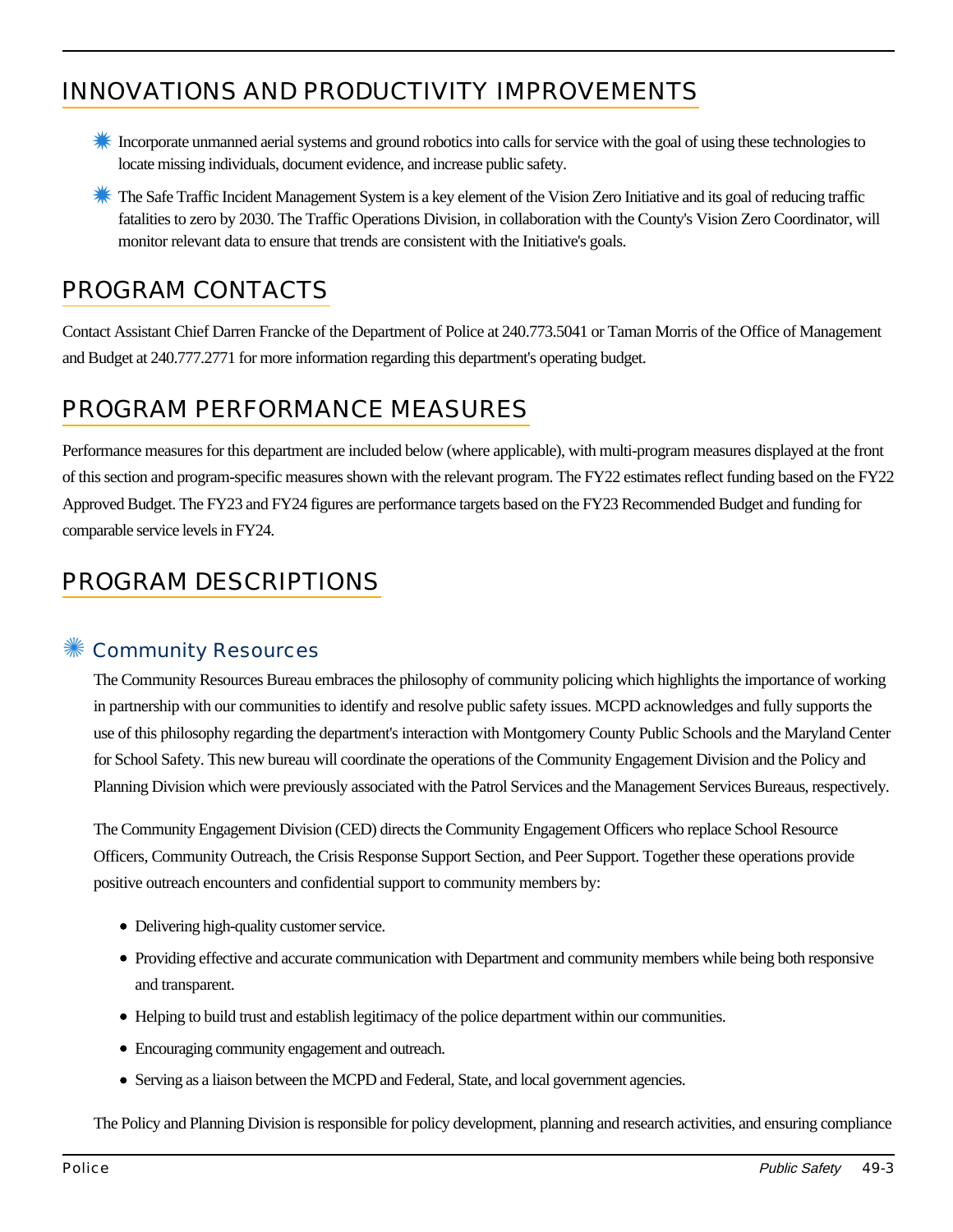with department policies, procedures, and standards.

- The Policy Development Section develops and updates departmental directives, forms, and other policy documents for department-wide distribution and may assist with inspections and audits of departmental units to ensure proper administrative and operational controls are being followed.
- The Planning and Research Section coordinates long-term strategic planning, research, and analysis in addition to various special projects for the department and for public and private partners.

| <b>Program Performance Measures</b>                                                                                                                                                                      | <b>Actual</b><br><b>FY20</b> | <b>Actual</b><br><b>FY21</b> | <b>Estimated</b><br><b>FY22</b> | <b>Target</b><br><b>FY23</b> | <b>Target</b><br><b>FY24</b> |
|----------------------------------------------------------------------------------------------------------------------------------------------------------------------------------------------------------|------------------------------|------------------------------|---------------------------------|------------------------------|------------------------------|
| Community engagement events                                                                                                                                                                              | 1.100                        | 321                          | 1.100                           | 1.300                        | 1,500                        |
| Number of Use of Force incidents                                                                                                                                                                         | 531                          | 451                          | 510                             | 525                          | 515                          |
| <b>FY23 Recommended Changes</b>                                                                                                                                                                          |                              |                              |                                 | <b>Expenditures</b>          | <b>FTEs</b>                  |
| <b>FY22 Approved</b>                                                                                                                                                                                     |                              |                              |                                 | 0                            | 0.00                         |
| Multi-program adjustments, including negotiated compensation changes, employee benefit changes,<br>changes due to staff turnover, reorganizations, and other budget changes affecting multiple programs. |                              | 5,487,495                    | 39.00                           |                              |                              |
| <b>FY23 Recommended</b>                                                                                                                                                                                  |                              |                              |                                 | 5,487,495                    | 39.00                        |

#### ✺ Field Services

The mission of the Field Services Bureau (FSB) is to provide specialized police services in support of other divisions within the police department and the residents of Montgomery County. These services are coordinated through the Special Operations Division (SOD), Traffic Division (TD), and the Security Services Division (SSD).

FSB accomplishes its purpose by partnering with other divisions and the community to enhance and further the overall mission of the Montgomery County Police Department. This is accomplished through:

- Traffic safety education, engineering, and enforcement which addresses both vehicle and pedestrian safety.
- Safety and security of County employees, visitors, facilities, and property utilizing physical security measures, policies that incorporate the industry's best practices, and education.
- Participating in community engagement activities designed to educate, build trust, and sustain relationships with those we serve.
- The use of units that have specialized equipment and/or training that enables them to provide unique support and functions to the department and community.

| <b>Program Performance Measures</b>                                      | <b>Actual</b><br><b>FY20</b> | <b>Actual</b><br><b>FY21</b> | <b>Estimated Target Target</b><br><b>FY22</b> | <b>FY23</b> | <b>FY24</b> |
|--------------------------------------------------------------------------|------------------------------|------------------------------|-----------------------------------------------|-------------|-------------|
| Managed Search Operations Team (MSOT) responses to missing-at-risk calls | 989                          | 1.068                        | 1.100                                         | 1.200       | 1,300       |
| Average Citations per Automated Speed and Red Light Cameras              | 3.085                        | 3.220                        | 3.500                                         | 4.000       | 4.000       |
| Number of traffic collisions in Montgomery County                        | 18.458                       | 7.931                        | 17.500                                        | 15.000      | 15.000      |

**1** The targets are not true targets (i.e., requirements or quotas). Rather, they are the projected averages based on an increase of 50 speed cameras and 25 red light cameras over the next two years. Any change in the number of cameras deployed will affect the targets.

| <b>FY23 Recommended Changes</b> | <b>Expenditures</b> | <b>FTEs</b> |
|---------------------------------|---------------------|-------------|
| <b>FY22 Approved</b>            | 38.981.983          | 217.30      |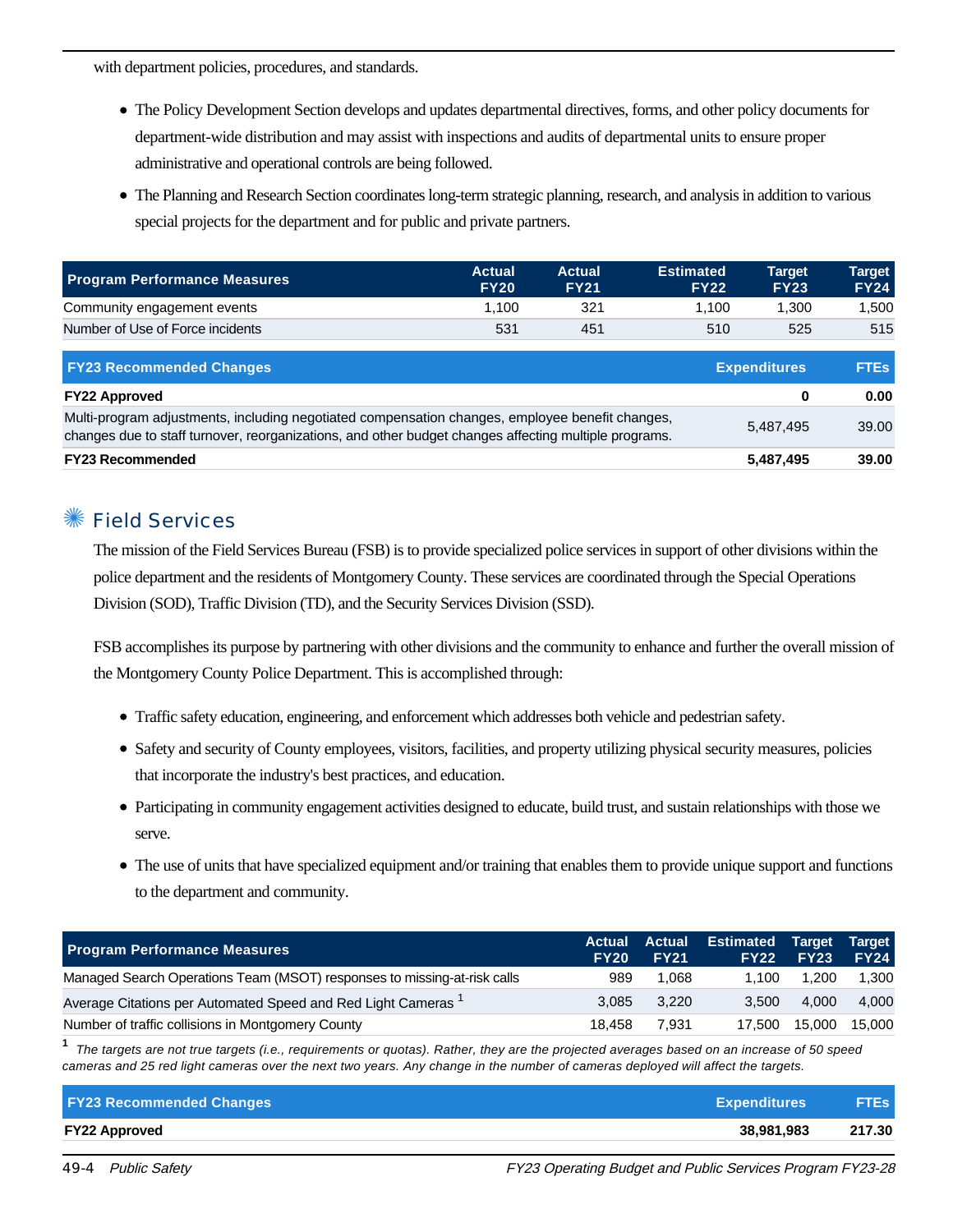| <b>FY23 Recommended Changes</b>                                                                                                                                                                          | <b>Expenditures</b> | <b>FTEs</b> |
|----------------------------------------------------------------------------------------------------------------------------------------------------------------------------------------------------------|---------------------|-------------|
| Add: Two Additional Crossing Guards for New School                                                                                                                                                       | 42.875              | 0.60        |
| Multi-program adjustments, including negotiated compensation changes, employee benefit changes,<br>changes due to staff turnover, reorganizations, and other budget changes affecting multiple programs. | 4.349.058           | 23.00       |
| <b>FY23 Recommended</b>                                                                                                                                                                                  | 43,373,916          | 240.90      |

### ✺ Investigative Services

The mission of the Investigative Services Bureau (ISB) is to provide specialized investigative services in support of felony and misdemeanor offenses that occur in Montgomery County. These investigations are coordinated through the MCPD Major Crimes Division (MCD), Special Victims Investigations Division (SVID), Special Investigations Division (SID), Criminal Investigations Division (CID), and the Crime Laboratory.

The Investigative Services Bureau is responsible for providing investigative and forensic services directed at preventing and deterring future victimization of those that reside, work, or travel in Montgomery County. This is accomplished through:

- Conducting investigations and forensic examinations aimed at identifying suspect(s) responsible for perpetrating crime with the goal of successfully prosecuting them.
- Providing victim assistance and services to help limit the negative consequences of being a crime victim.
- Developing positive relationships with the residents and the business community in Montgomery County by conducting proactive and follow-up investigations which helps reduce victimization, helps victims recover property, prevents future crimes from reoccurring, and helps build a level of trust and cooperation with the community.
- Sharing information and working cooperatively with Federal, State and local law enforcement partners to address ongoing crime problems in the County.

| <b>Program Performance Measures</b>                                  | <b>Actual</b><br><b>FY20</b> | <b>Actual</b><br><b>FY21</b> | <b>Estimated Target</b><br><b>FY22</b> | <b>FY23</b> | Target<br><b>FY24</b> |
|----------------------------------------------------------------------|------------------------------|------------------------------|----------------------------------------|-------------|-----------------------|
| Lab examinations completed by the Montgomery County Police Crime Lab | 10.801                       | 7.974                        | 8.000                                  | 8.800       | 9.680                 |
| Crime investigation and closure rate: Violent crime                  | 57.3%                        | 45.5%                        | 55.0%                                  | 65.0%       | 65.0%                 |
| Crime investigation and closure rate: Property crime <sup>1</sup>    | 17.9%                        | 9.6%                         | 22.0%                                  | 30.0%       | 35.0%                 |
| Fatal overdoses from opioids <sup>2</sup>                            | 76                           | 103                          | 85                                     | 50          | 50                    |

**1** These numbers are in a constant state of change as officers and detectives continue to work on cases.

**2** This number represents only those fatal overdoses that the MCPD responded to or was otherwise notified of.

| <b>FY23 Recommended Changes</b>                                                                                                                                                                          | <b>Expenditures</b> | <b>FTEs</b> |
|----------------------------------------------------------------------------------------------------------------------------------------------------------------------------------------------------------|---------------------|-------------|
| <b>FY22 Approved</b>                                                                                                                                                                                     | 43,485,703          | 309.50      |
| Multi-program adjustments, including negotiated compensation changes, employee benefit changes,<br>changes due to staff turnover, reorganizations, and other budget changes affecting multiple programs. | 1,633,288           | 3.00        |
| <b>FY23 Recommended</b>                                                                                                                                                                                  | 45,118,991          | 312.50      |

#### ✺ Management Services

The Management Services Bureau (MSB) is responsible for providing fiscal, personnel, and technological resources and services to all bureaus and programs within the Montgomery County Police Department (MCPD) in the following ways: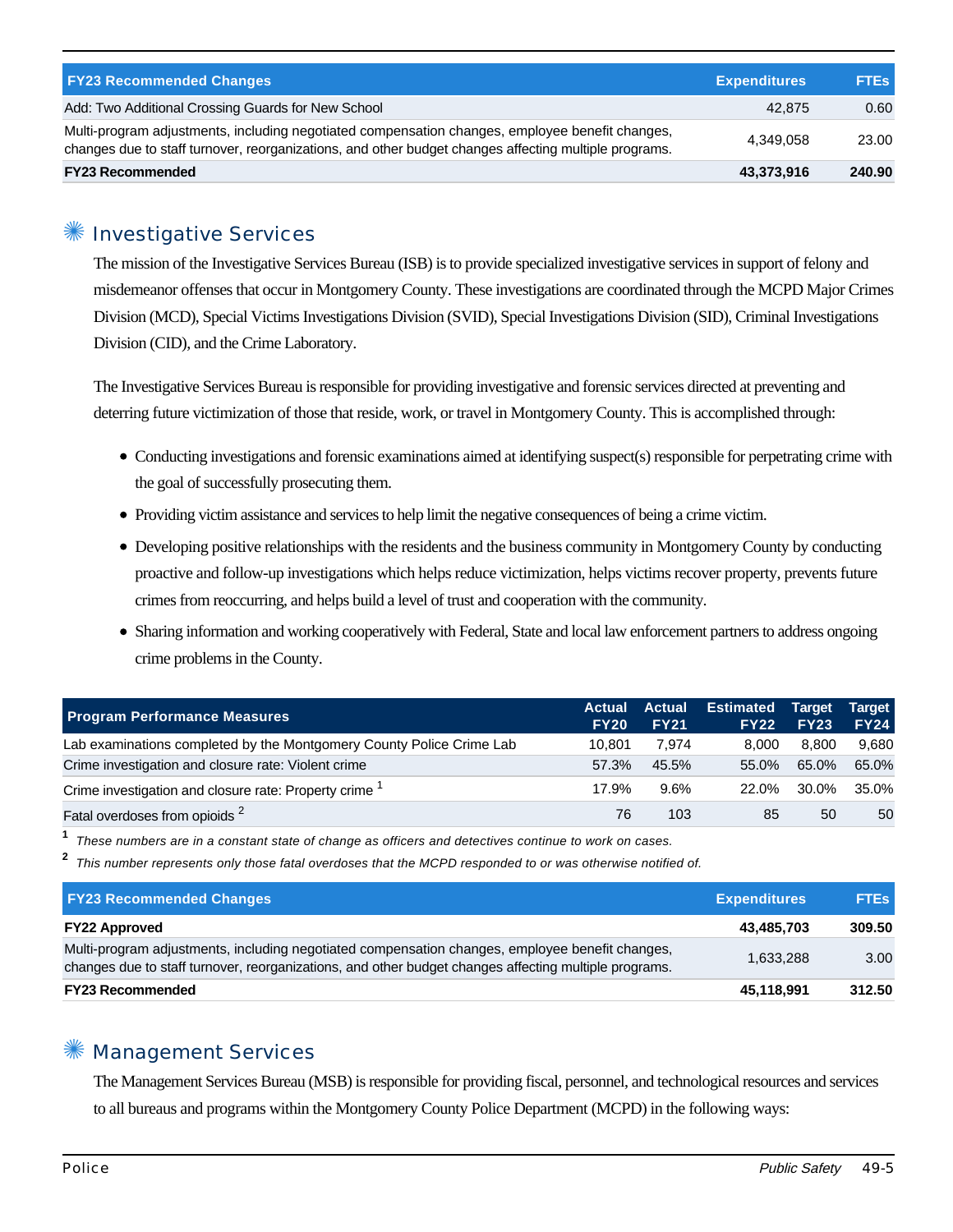- Provide the safe and secure storage and preservation of evidence, property, and currency taken into custody by department personnel or authorized allied agencies.
- Receive and process all 9-1-1 calls and other emergency and non-emergency calls, dispatch public safety units within the County, and keep status on public safety units.
- Maintain personnel files on all employees, process pay and personnel actions, maintain the department complement/assignment roster, conduct background investigations on all potential employees, and recruit qualified employees.
- Budget administration, financial management, facility management, fleet management, procurement/logistics, and other varied programs that support field functions.
- Entry-level and in-service training to all police officers, firearms-related training/records, Field Training Officer selection/training, and conduct specialized training for department employees, as well as outside agencies.
- Management of the department's CIP projects/renovations, and coordination of building and property maintenance services.

| <b>Program Performance Measures</b>                                               | <b>FY20</b>                  | <b>FY21</b> | <b>Actual Actual Estimated Target</b> | <b>FY22 FY23</b> | Target<br><b>FY24</b> |
|-----------------------------------------------------------------------------------|------------------------------|-------------|---------------------------------------|------------------|-----------------------|
| Total emergency 911 calls received by Police Emergency Communication Center (ECC) | 497.370 482.348              |             | 504,000 509,000 512,000               |                  |                       |
| Total non-emergency calls received by Police Emergency Communication Center (ECC) | <sup>1</sup> 265,446 228,927 |             | 270,000 275,000 275,000               |                  |                       |
| Total calls for service (dispatched and self-initiated)                           | 298.608 242.155              |             | 275,000 290,000 310,000               |                  |                       |
| Average emergency 911 call processing time (minutes)                              | 02:37                        | 02:33       | 02:30                                 | 02:00            | 02:00                 |
| Average time to answer 911 calls (seconds)                                        | 4.0                          | 3.0         | 3.0                                   | 3.0              | 3.0                   |
| Average emergency 911 call travel time (minutes)                                  | 05:09                        | 05:09       | 05:07                                 | 05:00            | 05:00                 |

**1** Non-emergency calls have declined by 8% over the last five fiscal years. Non-emergency calls are answered within the Emergency Communication Center by the same staff who answer 9-1-1 calls. Non-emergency calls generally take longer to process. Their volume and duration do of course have an impact on call taker availability. The impacts are regulated through the application of call queuing and prioritization within the phone system. 9-1-1 calls are prioritized to be answered ahead of non-emergency. Call taker profiles adjustments are managed based on call volumes whereby call takers will be designated to answer only emergency calls.

| <b>FY23 Recommended Changes</b>                                                                                                                                                                          | <b>Expenditures</b> | <b>FTEs</b> |
|----------------------------------------------------------------------------------------------------------------------------------------------------------------------------------------------------------|---------------------|-------------|
| <b>FY22 Approved</b>                                                                                                                                                                                     | 75,488,225          | 377.06      |
| Enhance: Phase One of the Consolidation of Fire Dispatch at the Emergency Communications Center<br>(ECC)                                                                                                 | 720.241             | 15.00       |
| Add: 90 Mobile Video Cameras including Cloud Storage and Maintenance                                                                                                                                     | 212,090             | 0.00        |
| Add: Police Officer and Administrative Specialist for Recruitment Unit                                                                                                                                   | 177,819             | 2.00        |
| Add: Two Civilian Positions to Support Timely Collection and Compilation of Data for Maryland Public<br>Information Act Requests                                                                         | 168.323             | 2.00        |
| Enhance: Add Funding to Acquire Non-lethal Protective Instrument (Pepperball Guns)                                                                                                                       | 90.000              | 0.00        |
| Increase Cost: Annualization of PSCC Next Generation 911 and Text 911 Contract                                                                                                                           | 1.486               | 0.00        |
| Multi-program adjustments, including negotiated compensation changes, employee benefit changes,<br>changes due to staff turnover, reorganizations, and other budget changes affecting multiple programs. | 2,221,776           | (4.00)      |
| <b>FY23 Recommended</b>                                                                                                                                                                                  | 79,079,960          | 392.06      |

### Office of the Chief

The Office of the Chief has responsibility for the overall management, direction, planning, and coordination of all MCPD programs and operations. The Chief is responsible for administering the Department in accordance with applicable laws and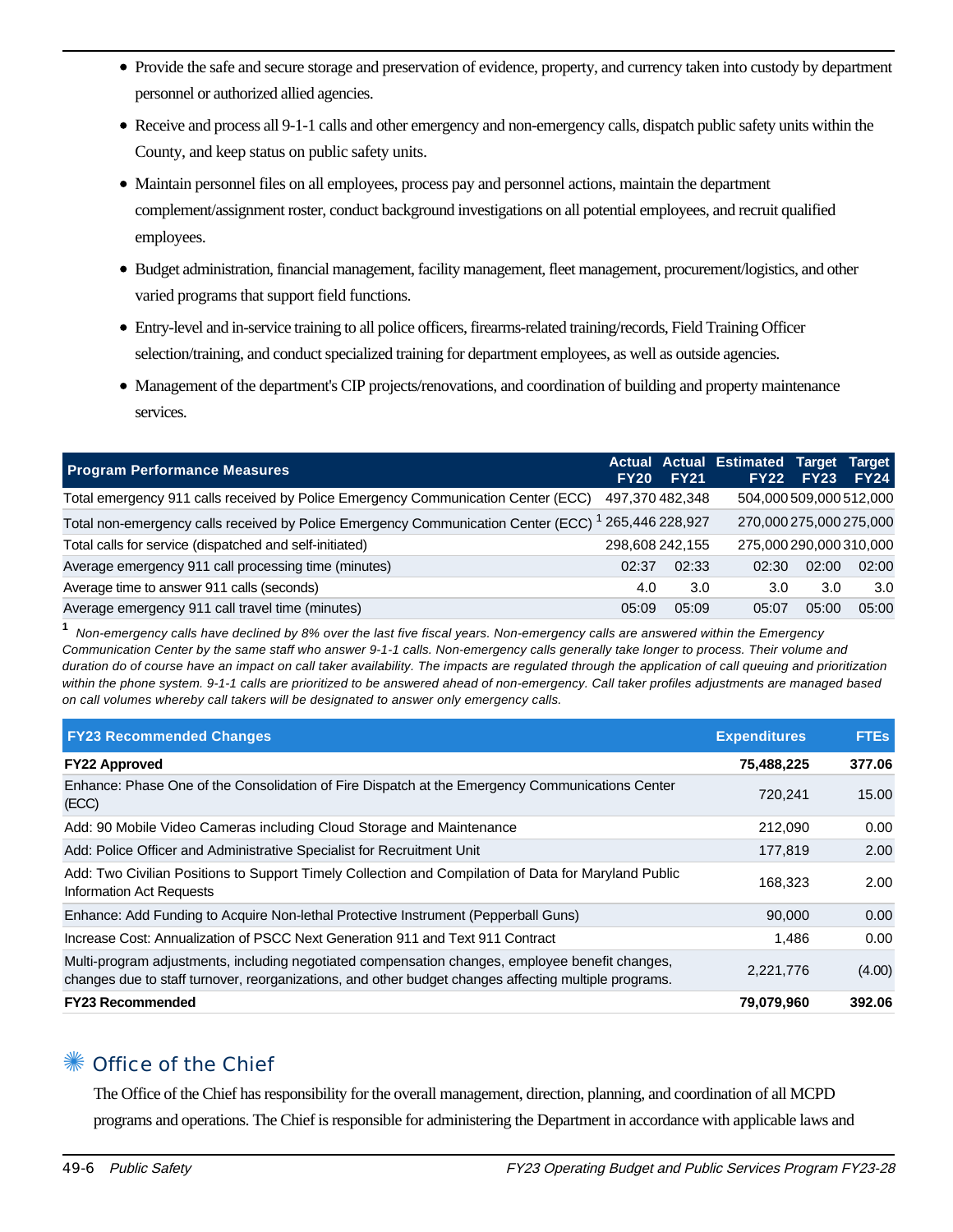regulations and ensuring that organizational objectives are met.

The mission of the Internal Affairs Division (IAD) is to conduct fair, unbiased, and timely investigations into allegations of misconduct on the part of officers and professional staff employees of the police department. The Internal Affairs Division strives to maintain an environment of unparalleled integrity and accountability through comprehensive proactive and reactive investigations, inspections, and adjudication of misconduct so that the department's internal and external stakeholders have confidence and trust in the ability of MCPD to execute its mission with the highest possible standards of impartiality, fairness, mutual trust, respect, and accountability. The Internal Affairs Division also collects extensive statistical data for review, assessment, and trends on an ongoing basis to provide advice and recommendations to the Chief of Police.

The Professional Accountability Division (PAD) ensures compliance with established policies, procedures, and legislative mandates through internal inspections and audits of all bureaus, divisions, and sections. Section 35-3(i) of the Montgomery County Code mandates that the Chief of Police establish an internal inspections program to ensure that the Department is operating within established policies, procedures, and legislative mandates. This Division will assist the Chief of Police in ensuring that the department is operating within established parameters. The Professional Accountability Division is comprised of 3 sections: accreditation, staff inspections and audits, and quality assurance.

The Public Information Office (PIO) disseminates information to the public on matters of interest and safety through both traditional media routes and current social media outlets.

| <b>Program Performance Measures</b>                                                                                                                                                                      | <b>Actual</b><br><b>FY20</b> | <b>Actual</b><br><b>FY21</b> | <b>Estimated</b><br><b>FY22</b> | <b>Target</b><br><b>FY23</b> | Target<br><b>FY24</b> |
|----------------------------------------------------------------------------------------------------------------------------------------------------------------------------------------------------------|------------------------------|------------------------------|---------------------------------|------------------------------|-----------------------|
| <b>Twitter followers for Montgomery County Police</b>                                                                                                                                                    | 93,220                       | 96,400                       | 106,040                         | 166.644                      | 128,308               |
| Average number of days for formal investigation to be completed                                                                                                                                          | 574                          | 221                          | 300                             | 250                          | 250                   |
| External complaints against police                                                                                                                                                                       | 224                          | 175                          | 190                             | 175                          | 175                   |
| <b>FY23 Recommended Changes</b>                                                                                                                                                                          |                              |                              | <b>Expenditures</b>             |                              | <b>FTEs</b>           |
| <b>FY22 Approved</b>                                                                                                                                                                                     |                              |                              |                                 | 3,282,562                    | 18.00                 |
| Add: 300 Body-worn Cameras for Implementation of Bill 18-21                                                                                                                                              |                              |                              |                                 | 587,215                      | 0.00                  |
| Add: Two Sergeants for Random Reviews of Police Footage                                                                                                                                                  |                              |                              |                                 | 177,948                      | 2.00                  |
| Add: One Information Technology Specialist II to Support Timely Footage and File Redaction for<br>Maryland Public Information Act Requests                                                               |                              |                              |                                 | 80.782                       | 1.00                  |
| Multi-program adjustments, including negotiated compensation changes, employee benefit changes,<br>changes due to staff turnover, reorganizations, and other budget changes affecting multiple programs. |                              |                              |                                 | (325, 131)                   | 2.00                  |
| <b>FY23 Recommended</b>                                                                                                                                                                                  |                              |                              |                                 | 3,803,376                    | 23.00                 |

#### ✺ Patrol Services

The Patrol Services Bureau (PSB) is the single largest bureau within the Montgomery County Police Department and is truly the "backbone" of the department. The Patrol Services Bureau operates 24 hours a day, 7 days a week and is responsible for the most contacts with those that reside, work and travel within Montgomery County. The Patrol Services Bureau currently consists of six (6) districts - Rockville, Bethesda, Silver Spring, Wheaton, Germantown, and Gaithersburg.

The Patrol Services Bureau consists of several specially trained units, including the District Traffic Units, Special Assignment Teams (SAT), District Community Action Teams (DCAT), and Community Services Officers (CSOs). The Patrol Services Bureau is responsible for providing priority and routine services to the public, directed at preventing, deterring and responding to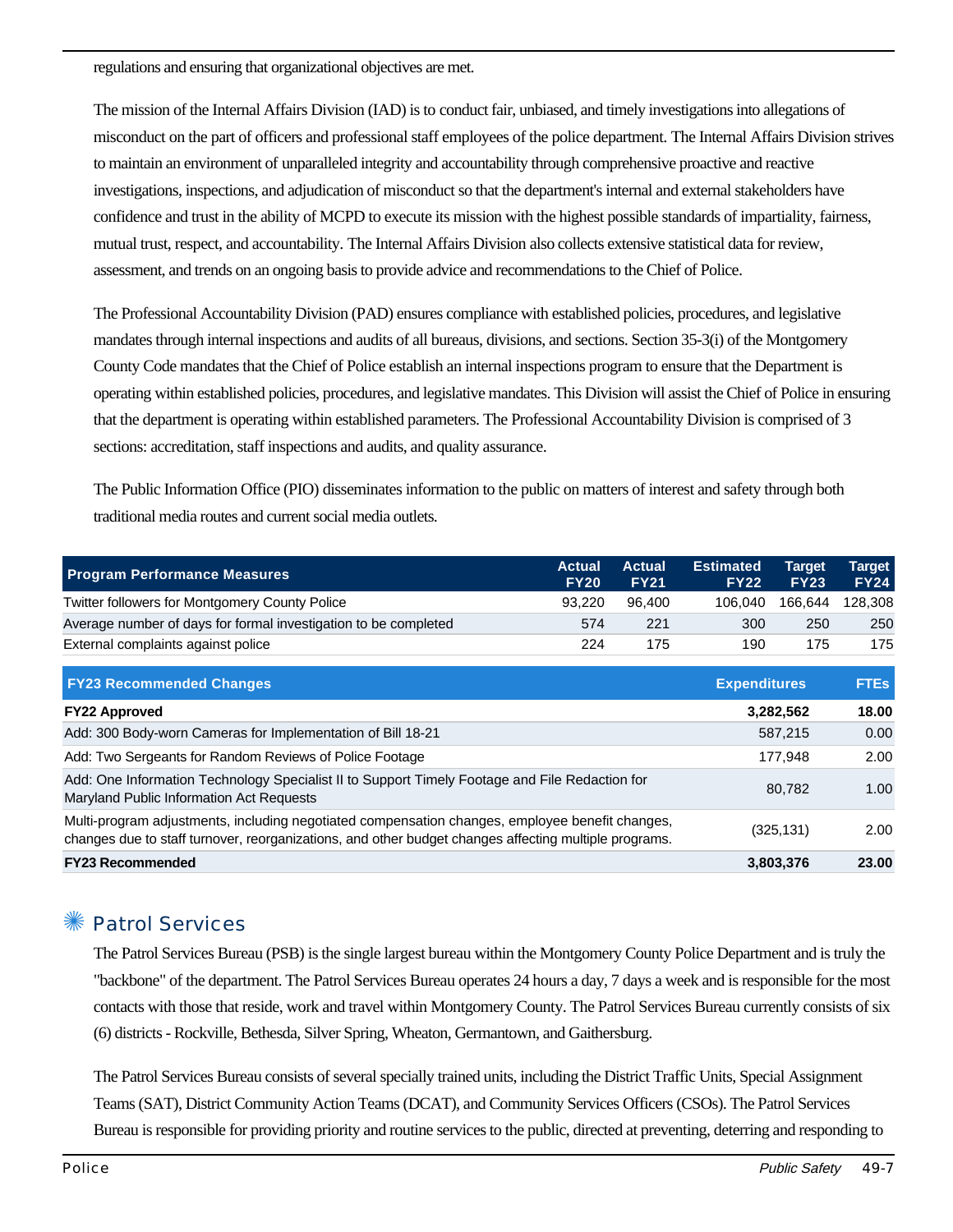crime throughout Montgomery County with the primary goal of building trust, and developing and maintaining strong relationships between the department and the communities we serve as part of its community policing philosophy. This is accomplished through:

- Proactive enforcement aimed at recognizing problems and preventing criminal activity to prevent victimization.
- Responding to calls for service regarding criminal situations and providing general (non-emergency/non-enforcement) public assistance.
- Identifying victims of crimes and providing victim assistance.
- Enforcing traffic laws with the specific goal of reducing traffic collisions while promoting traffic and pedestrian safety and education.
- Educating the public in crime prevention methods.
- Protecting students and facilities within the Montgomery County public school system.
- Participating in community engagement efforts with the residents and business communities of Montgomery County to promote cooperative, transparent, and trusting partnerships.

| <b>Program Performance Measures</b>                                     | <b>Actual</b><br><b>FY20</b> | <b>Actual</b><br><b>FY21</b> | <b>Estimated Target</b><br><b>FY22</b> | <b>FY23</b> | <b>Target</b><br><b>FY24</b> |
|-------------------------------------------------------------------------|------------------------------|------------------------------|----------------------------------------|-------------|------------------------------|
| Percent of County residents satisfied with police services <sup>1</sup> | N/A                          | N/A                          | 90%                                    | 90%         | 90%                          |

**1** Satisfaction scores from biannual countywide resident survey.

| <b>FY23 Recommended Changes</b>                                                                                                                                                                          | <b>Expenditures</b> | <b>FTEs</b> |
|----------------------------------------------------------------------------------------------------------------------------------------------------------------------------------------------------------|---------------------|-------------|
| <b>FY22 Approved</b>                                                                                                                                                                                     | 121,713,011         | 947.50      |
| Multi-program adjustments, including negotiated compensation changes, employee benefit changes,<br>changes due to staff turnover, reorganizations, and other budget changes affecting multiple programs. | (2,919,834)         | (63.00)     |
| <b>FY23 Recommended</b>                                                                                                                                                                                  | 118,793,177         | 884.50      |

### BUDGET SUMMARY

|                                            | <b>Actual</b><br><b>FY21</b> | <b>Budget</b><br><b>FY22</b> | <b>Estimate</b><br><b>FY22</b> | <b>Recommended</b><br><b>FY23</b> | %Chg<br><b>Bud/Rec</b> |
|--------------------------------------------|------------------------------|------------------------------|--------------------------------|-----------------------------------|------------------------|
| <b>COUNTY GENERAL FUND</b>                 |                              |                              |                                |                                   |                        |
| <b>EXPENDITURES</b>                        |                              |                              |                                |                                   |                        |
| Salaries and Wages                         | 168,165,599                  | 182,436,593                  | 178,371,909                    | 196,264,099                       | 7.6%                   |
| <b>Employee Benefits</b>                   | 53,243,076                   | 56,471,764                   | 55,228,487                     | 54,019,865                        | $-4.3%$                |
| <b>County General Fund Personnel Costs</b> | 221,408,675                  | 238,908,357                  | 233,600,396                    | 250,283,964                       | 4.8%                   |
| <b>Operating Expenses</b>                  | 37,118,107                   | 44,043,127                   | 44,047,166                     | 45,372,951                        | 3.0%                   |
| Capital Outlay                             | 248,632                      | 0                            | 0                              | 0                                 |                        |
| <b>County General Fund Expenditures</b>    | 258,775,414                  | 282,951,484                  | 277,647,562                    | 295,656,915                       | 4.5 %                  |
| <b>PERSONNEL</b>                           |                              |                              |                                |                                   |                        |
| Full-Time                                  | 1,831                        | 1,803                        | 1,803                          | 1,825                             | 1.2%                   |
| Part-Time                                  | 206                          | 205                          | 205                            | 207                               | 1.0%                   |
| <b>FTEs</b>                                | 1,897.86                     | 1,869.36                     | 1,869.36                       | 1,891.96                          | 1.2%                   |
| <b>REVENUES</b>                            |                              |                              |                                |                                   |                        |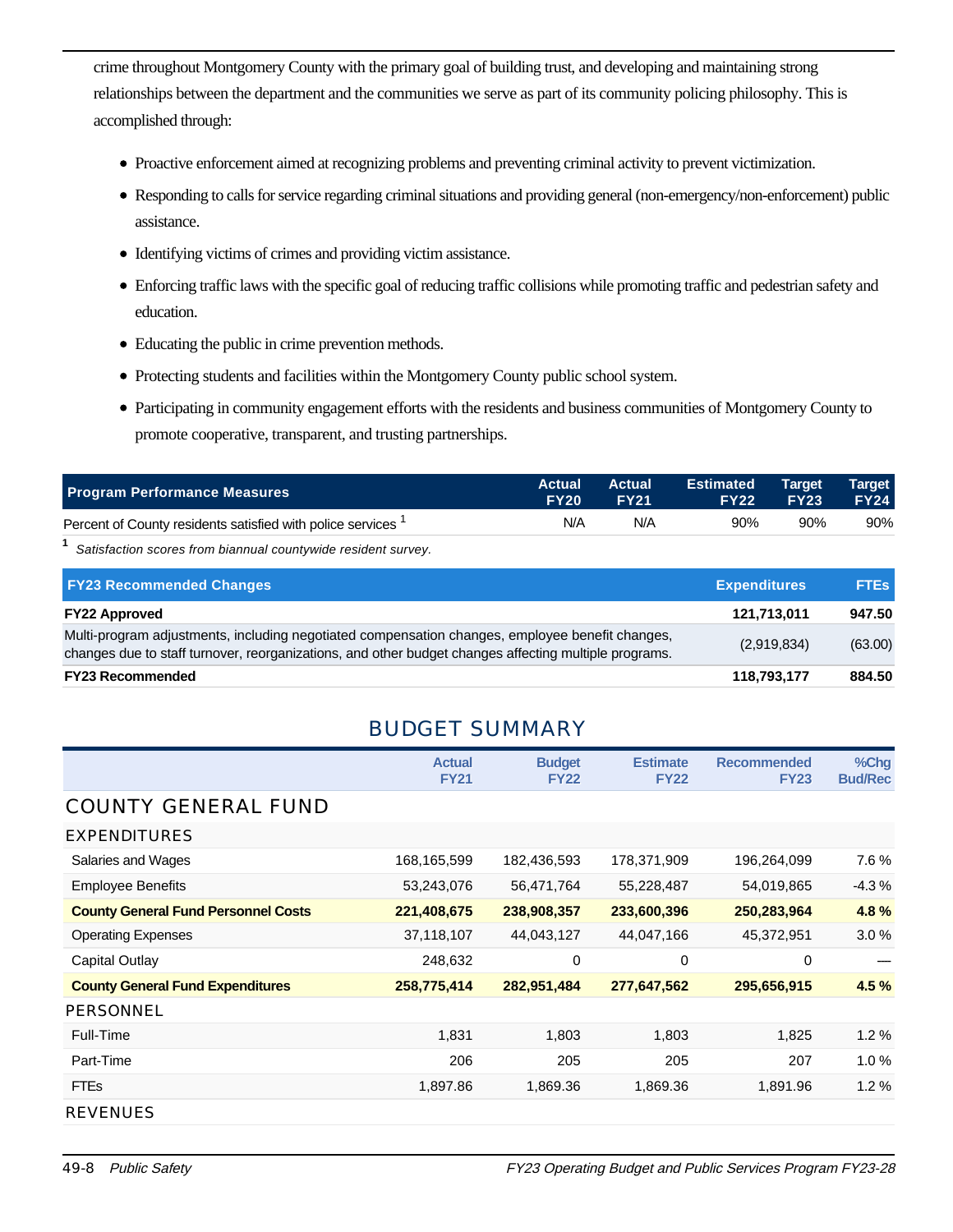### BUDGET SUMMARY

|                                      | <b>Actual</b><br><b>FY21</b> | <b>Budget</b><br><b>FY22</b> | <b>Estimate</b><br><b>FY22</b> | <b>Recommended</b><br><b>FY23</b> | %Chg<br><b>Bud/Rec</b> |
|--------------------------------------|------------------------------|------------------------------|--------------------------------|-----------------------------------|------------------------|
| Emergency 911                        | 11,863,570                   | 12,000,000                   | 12,000,000                     | 12,000,000                        |                        |
| Miscellaneous Revenues               | 1,440,895                    | 750,000                      | 900,000                        | 750,000                           |                        |
| <b>Other Charges/Fees</b>            | 1,506,194                    | 2,031,760                    | 1,811,110                      | 1,811,110                         | $-10.9%$               |
| <b>Other Fines/Forfeitures</b>       | 1,958,134                    | 18,244,500                   | 11,244,500                     | 11,244,500                        | $-38.4%$               |
| Other Intergovernmental              | 2,547                        | 0                            | 250,000                        | 250,000                           |                        |
| <b>Other Licenses/Permits</b>        | 74,725                       | 70,000                       | 70,000                         | 70,000                            |                        |
| <b>Parking Fines</b>                 | 364                          | 0                            | 0                              | 0                                 |                        |
| <b>Photo Red Light Citations</b>     | 1,974,894                    | 3,800,000                    | 3,365,000                      | 3,365,000                         | $-11.4%$               |
| <b>Speed Camera Citations</b>        | 11,285,515                   | 14,985,000                   | 11,517,000                     | 13,500,000                        | $-9.9%$                |
| State Aid: Police Protection         | 14,415,447                   | 14,324,844                   | 14,324,844                     | 20,484,527                        | 43.0 %                 |
| <b>Vehicle/Bike Auction Proceeds</b> | 1,419,909                    | 1,150,000                    | 1,400,000                      | 1,150,000                         |                        |
| <b>County General Fund Revenues</b>  | 45,942,194                   | 67,356,104                   | 56,882,454                     | 64,625,137                        | $-4.1%$                |

### GRANT FUND - MCG

| <b>EXPENDITURES</b>                     |             |          |              |             |           |
|-----------------------------------------|-------------|----------|--------------|-------------|-----------|
| Salaries and Wages                      | 21,475,907  | (11,099) | (11,099)     | 0           | $-100.0%$ |
| <b>Employee Benefits</b>                | 23,235      | 11,099   | 11,099       | $\mathbf 0$ | $-100.0%$ |
| <b>Grant Fund - MCG Personnel Costs</b> | 21,499,142  | $\bf{0}$ | $\bf{0}$     | $\bf{0}$    |           |
| <b>Operating Expenses</b>               | 1,149,061   | 0        | 0            | 0           |           |
| <b>Capital Outlay</b>                   | 226,645     | 0        | $\Omega$     | $\Omega$    |           |
| <b>Grant Fund - MCG Expenditures</b>    | 22,874,848  | 0        | $\bf{0}$     | $\bf{0}$    |           |
| PERSONNEL                               |             |          |              |             |           |
| Full-Time                               | $\mathbf 1$ | 0        | $\mathbf 0$  | 0           |           |
| Part-Time                               | 0           | 0        | 0            | 0           |           |
| <b>FTEs</b>                             | 1.00        | 0.00     | 0.00         | 0.00        |           |
| <b>REVENUES</b>                         |             |          |              |             |           |
| <b>Federal Grants</b>                   | 21,795,759  | 0        | 0            | 0           |           |
| Miscellaneous Revenues                  | 14,402      | 0        | 0            | 0           |           |
| <b>State Grants</b>                     | 863,388     | 0        | 0            | 0           |           |
| <b>Grant Fund - MCG Revenues</b>        | 22,673,549  | $\bf{0}$ | $\mathbf{0}$ | $\bf{0}$    |           |
|                                         |             |          |              |             |           |

### DEPARTMENT TOTALS

| <b>Total Expenditures</b>        | 281,650,262 | 282.951.484 | 277.647.562 | 295.656.915 | $4.5\%$  |
|----------------------------------|-------------|-------------|-------------|-------------|----------|
| <b>Total Full-Time Positions</b> | 1,832       | 1.803       | 1.803       | 1.825       | $1.2\%$  |
| <b>Total Part-Time Positions</b> | 206         | 205         | 205         | 207         | $1.0 \%$ |
| <b>Total FTEs</b>                | 1.898.86    | 1.869.36    | 1.869.36    | 1.891.96    | $1.2\%$  |
| <b>Total Revenues</b>            | 68,615,743  | 67.356.104  | 56,882,454  | 64,625,137  | $-4.1%$  |

#### FY23 RECOMMENDED CHANGES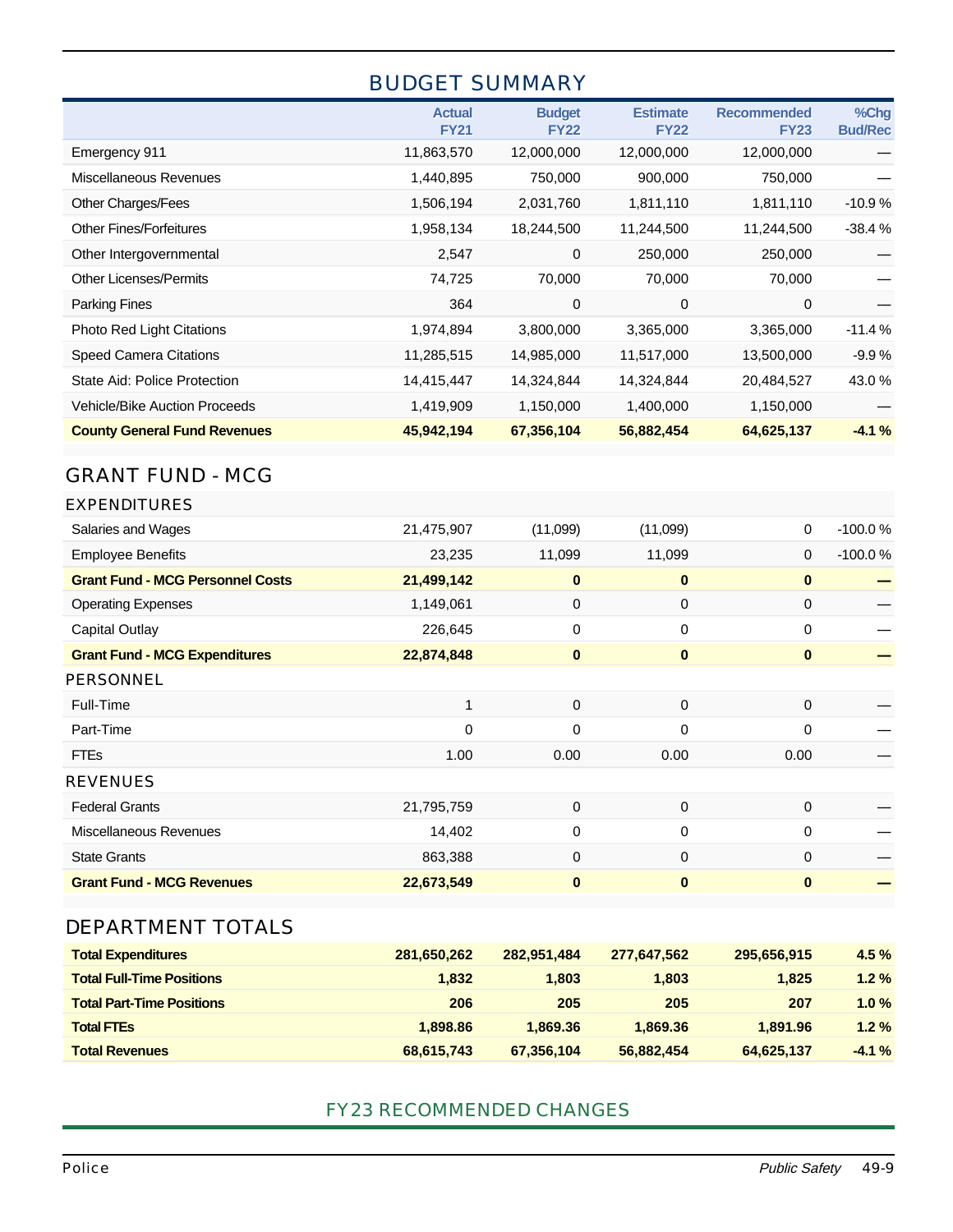#### **COUNTY GENERAL FUND**

#### **FY22 ORIGINAL APPROPRIATION 282,951,484 1,869.36**

#### **Changes (with service impacts)**

| Enhance: Phase One of the Consolidation of Fire Dispatch at the Emergency Communications Center (ECC)<br>[Management Services]                                   | 720,241       | 15.00 |
|------------------------------------------------------------------------------------------------------------------------------------------------------------------|---------------|-------|
| Add: 300 Body-worn Cameras for Implementation of Bill 18-21 [Office of the Chief]                                                                                | 587,215       | 0.00  |
| Add: 90 Mobile Video Cameras including Cloud Storage and Maintenance [Management Services]                                                                       | 212,090       | 0.00  |
| Add: Two Sergeants for Random Reviews of Police Footage [Office of the Chief]                                                                                    | 177,948       | 2.00  |
| Add: Police Officer and Administrative Specialist for Recruitment Unit [Management Services]                                                                     | 177,819       | 2.00  |
| Add: Two Civilian Positions to Support Timely Collection and Compilation of Data for Maryland Public<br>Information Act Requests [Management Services]           | 168.323       | 2.00  |
| Enhance: Add Funding to Acquire Non-lethal Protective Instrument (Pepperball Guns) [Management Services]                                                         | 90,000        | 0.00  |
| Add: One Information Technology Specialist II to Support Timely Footage and File Redaction for Maryland<br>Public Information Act Requests [Office of the Chief] | 80.782        | 1.00  |
| Add: Two Additional Crossing Guards for New School [Field Services]                                                                                              | 42,875        | 0.60  |
| Other Adjustments (with no service impacts)                                                                                                                      |               |       |
| Increase Cost: FY23 Compensation Adjustment                                                                                                                      | 13,197,454    | 0.00  |
| Increase Cost: Annualization of FY22 Compensation Increases                                                                                                      | 3,539,561     | 0.00  |
| Increase Cost: Annualization of FY22 Personnel Costs                                                                                                             | 1,571,652     | 0.00  |
| Increase Cost: Motor Pool Adjustment                                                                                                                             | 1,190,264     | 0.00  |
| Increase Cost: Printing and Mail Adjustment                                                                                                                      | 12,454        | 0.00  |
| Increase Cost: Annualization of PSCC Next Generation 911 and Text 911 Contract [Management Services]                                                             | 1,486         | 0.00  |
| Decrease Cost: Elimination of One-Time Items Approved in FY22                                                                                                    | (881, 622)    | 0.00  |
| Decrease Cost: Retirement Adjustment                                                                                                                             | (8, 183, 111) | 0.00  |
|                                                                                                                                                                  |               |       |

**FY23 RECOMMENDED 295,656,915 1,891.96**

#### PROGRAM SUMMARY

| <b>Program Name</b>           |              | <b>FY22 APPR</b><br><b>Expenditures</b> | <b>FY22 APPR</b><br><b>FTEs</b> | <b>FY23 REC</b><br><b>Expenditures</b> | <b>FY23 REC</b><br><b>FTEs</b> |
|-------------------------------|--------------|-----------------------------------------|---------------------------------|----------------------------------------|--------------------------------|
| <b>Community Resources</b>    |              | 0                                       | 0.00                            | 5,487,495                              | 39.00                          |
| <b>Field Services</b>         |              | 38,981,983                              | 217.30                          | 43,373,916                             | 240.90                         |
| <b>Investigative Services</b> |              | 43,485,703                              | 309.50                          | 45,118,991                             | 312.50                         |
| <b>Management Services</b>    |              | 75,488,225                              | 377.06                          | 79,079,960                             | 392.06                         |
| Office of the Chief           |              | 3,282,562                               | 18.00                           | 3,803,376                              | 23.00                          |
| <b>Patrol Services</b>        |              | 121,713,011                             | 947.50                          | 118,793,177                            | 884.50                         |
|                               | <b>Total</b> | 282,951,484                             | 1,869.36                        | 295,656,915                            | 1.891.96                       |

#### CHARGES TO OTHER DEPARTMENTS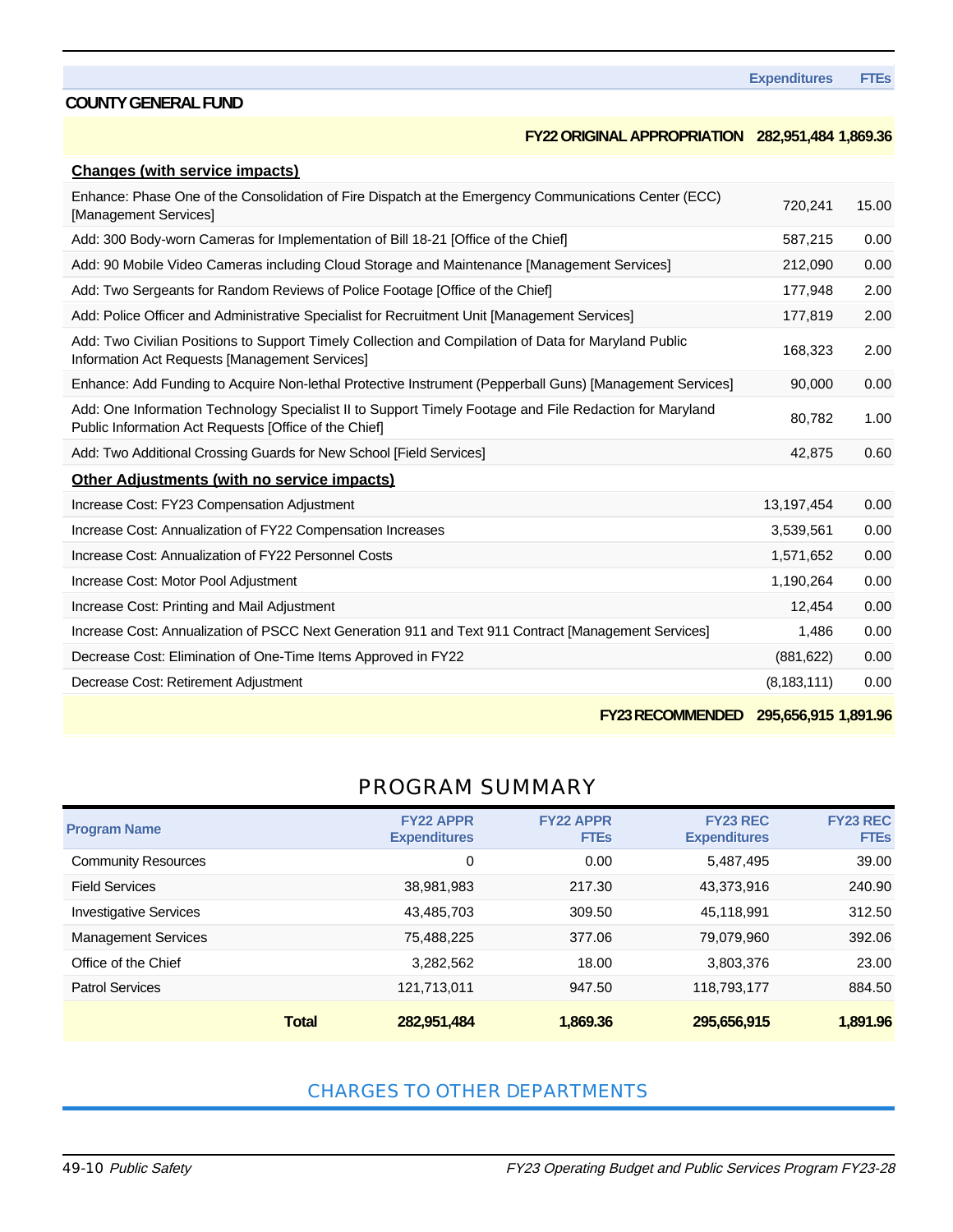| <b>Charged Department</b>                         | <b>Charged Fund</b> | <b>FY22</b><br><b>Total\$</b> | <b>FY22</b><br><b>FTEs</b> | <b>FY23</b><br><b>Total\$</b> | <b>FY23</b><br><b>FTEs</b> |
|---------------------------------------------------|---------------------|-------------------------------|----------------------------|-------------------------------|----------------------------|
| <b>COUNTY GENERAL FUND</b>                        |                     |                               |                            |                               |                            |
| Animal Services                                   | General Fund        | 111.725                       | 1.00                       | 111.725                       | 1.00                       |
| <b>Emergency Management and Homeland Security</b> | <b>Grant Fund</b>   | 120.000                       | 0.70                       | 120,000                       | 0.70                       |
|                                                   | <b>Total</b>        | 231.725                       | 1.70                       | 231.725                       | 1.70                       |

#### FUNDING PARAMETER ITEMS

|                                                                                                                                                                                                                                   | CE RECOMMENDED (\$000S) |             |             |             |             |             |
|-----------------------------------------------------------------------------------------------------------------------------------------------------------------------------------------------------------------------------------|-------------------------|-------------|-------------|-------------|-------------|-------------|
| <b>Title</b>                                                                                                                                                                                                                      | <b>FY23</b>             | <b>FY24</b> | <b>FY25</b> | <b>FY26</b> | <b>FY27</b> | <b>FY28</b> |
| <b>COUNTY GENERAL FUND</b>                                                                                                                                                                                                        |                         |             |             |             |             |             |
| <b>EXPENDITURES</b>                                                                                                                                                                                                               |                         |             |             |             |             |             |
| <b>FY23 Recommended</b>                                                                                                                                                                                                           | 295,657                 | 295,657     | 295,657     | 295,657     | 295,657     | 295,657     |
| No inflation or compensation change is included in outyear projections.                                                                                                                                                           |                         |             |             |             |             |             |
| <b>Annualization of Positions Recommended in</b><br><b>FY23</b>                                                                                                                                                                   | $\mathbf 0$             | 402         | 402         | 402         | 402         | 402         |
| New positions in the FY23 budget are generally assumed to be filled at least two months after the fiscal year begins. Therefore, the above<br>amounts reflect annualization of these positions in the outyears.                   |                         |             |             |             |             |             |
| <b>Elimination of One-Time Items Recommended</b><br>in $FY23$                                                                                                                                                                     | $\mathbf 0$             | (547)       | (547)       | (547)       | (547)       | (547)       |
| Items recommended for one-time funding in FY23, including certain operating expenses for new positions, additional body-worn and<br>mobile video cameras, and pepper-ball guns, will be eliminated from the base in the outyears. |                         |             |             |             |             |             |
| <b>Labor Contracts</b>                                                                                                                                                                                                            | $\mathbf 0$             | 6.257       | 6,257       | 6.257       | 6,257       | 6,257       |
| These figures represent the estimated annualized cost of general wage adjustments, service increments, and other negotiated items.                                                                                                |                         |             |             |             |             |             |
| <b>Subtotal Expenditures</b>                                                                                                                                                                                                      | 295,657                 | 301,769     | 301,769     | 301,769     | 301,769     | 301,769     |

### ANNUALIZATION OF FULL PERSONNEL COSTS

|                                                                                                                                       | <b>FY23</b><br><b>Recommended</b> |              | <b>FY24 Annualized</b>   |              |
|---------------------------------------------------------------------------------------------------------------------------------------|-----------------------------------|--------------|--------------------------|--------------|
|                                                                                                                                       | <b>Expenditures</b>               |              | <b>FTEs Expenditures</b> | <b>FTES</b>  |
| One Information Technology Specialist II to Support Timely Footage and File Redaction<br>for Maryland Public Information Act Requests | 75.782                            | 1.00         | 101.042                  | 1.00         |
| Two Civilian Positions to Support Timely Collection and Compilation of Data for Maryland<br><b>Public Information Act Requests</b>    | 168.323                           | 2.00         | 224.431                  | 2.00         |
| Two Sergeants for Random Reviews of Police Footage                                                                                    | 155.148                           | 2.00         | 206.864                  | 2.00         |
| Phase One of the Consolidation of Fire Dispatch at the Emergency Communications<br>Center (ECC)                                       | 667.441                           | 15.00        | 889.921                  | 15.00        |
| Police Officer and Administrative Specialist for Recruitment Unit                                                                     | 140.482                           | 2.00         | 187.309                  | 2.00         |
| <b>Total</b>                                                                                                                          | 1.207.176                         | <b>22.00</b> | 1.609.567                | <b>22.00</b> |